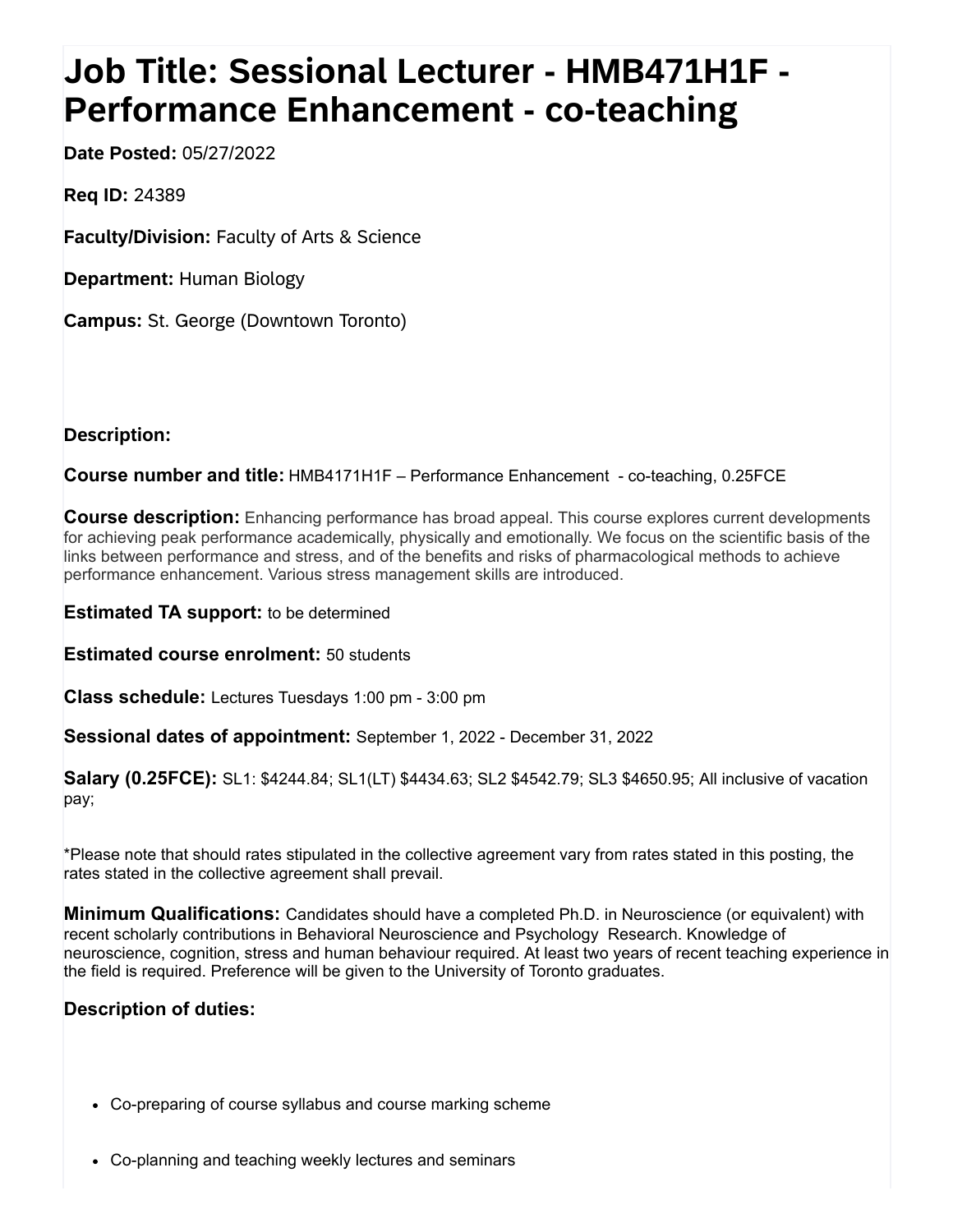- Providing office hours for academic counselling of students
- Co-setting and co-marking assignments/exams
- Co-administrating course in accordance with University regulations as described in the Faculty of Arts & Science Academic Handbook for Instructors
- Co-supervision of TAs

## **Application Procedure:**

Applicants should submit a detailed letter of application; an updated curriculum vitae; names and contact information (email and phone) for two referees or two reference letters; evidence of teaching in the relevant area, including student evaluations if available; and the CUPE 3902 Unit 3 application form located here:

[https://people.utoronto.ca/wp-content/uploads/sites/26/2016/04/Employment-CUPE-3902-Unit-3-](javascript:void(0);) Application-Form-June-2012b.pdf

Please ensure you are using the CUPE 3902 Unit 3 application form.

Please submit all the documents (except Unit 3 application form) as one pdf file, named as "SL Application\_First Name Last Name".

Applications that don't follow the above mentioned submission requirements will be dismissed without further notice.

Applications should be submitted by: **June 23, 2022** to:

Director, Human Biology Program,

University of Toronto, Wetmore Hall, Room 105

300 Huron Street, Toronto, Ontario M5S 3J6

Email: [tetyana.serbina@utoronto.ca](javascript:void(0);) or FAX 416-946-5536